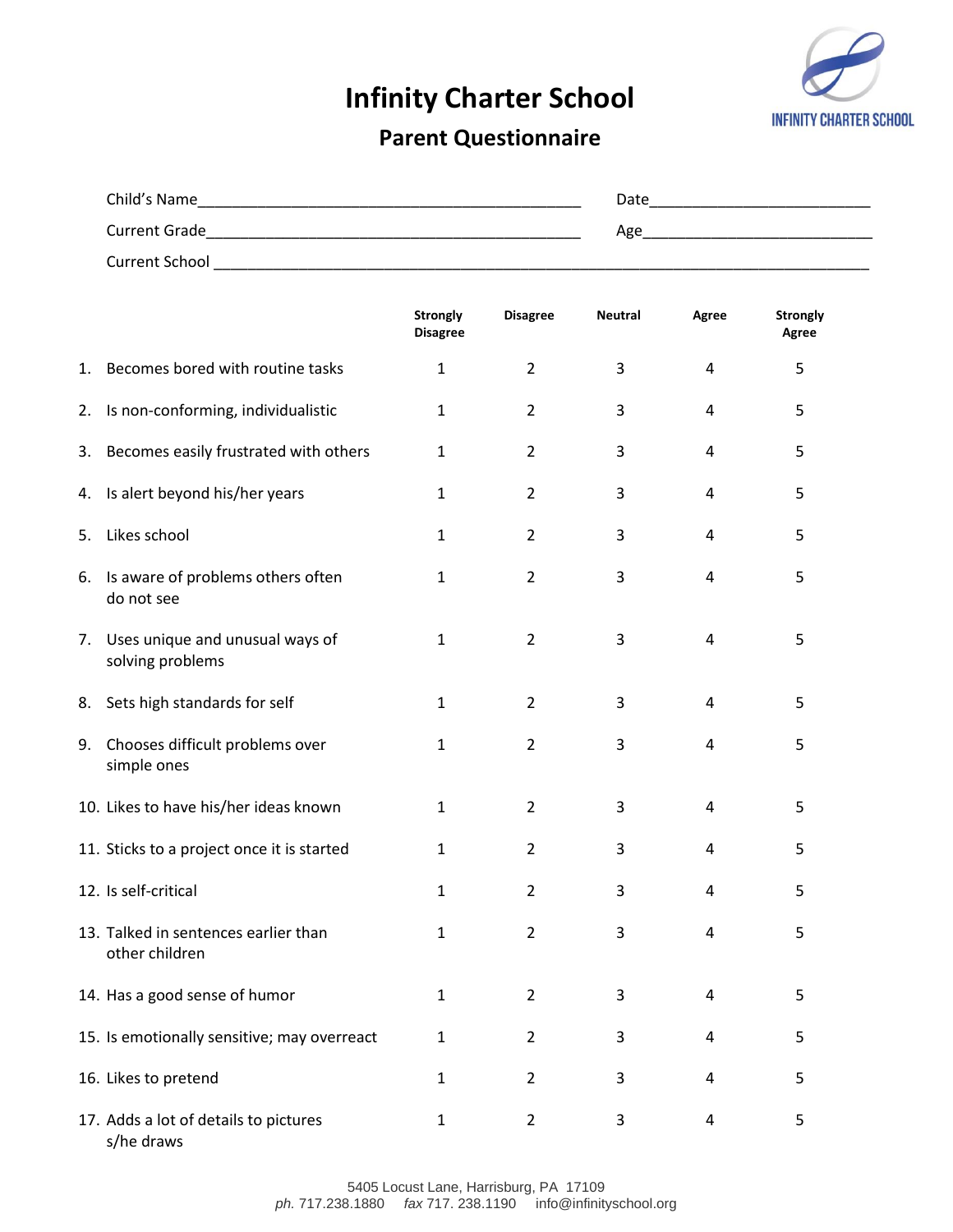|                                                                      | <b>Strongly</b><br><b>Disagree</b> | <b>Disagree</b> | <b>Neutral</b> | Agree | <b>Strongly</b><br>Agree |
|----------------------------------------------------------------------|------------------------------------|-----------------|----------------|-------|--------------------------|
| 18. Has a lot of ideas; can think of<br>many ways to solve a problem | 1                                  | $\overline{2}$  | 3              | 4     | 5                        |
| 19. Has intense, self-directed interests                             | 1                                  | $\overline{2}$  | 3              | 4     | 5                        |
| 20. Has frustration with written tasks                               | 1                                  | $\overline{2}$  | 3              | 4     | 5                        |
| 21. Asks a lot of questions; wants to<br>know how and why            | 1                                  | $\overline{2}$  | 3              | 4     | 5                        |
| 22. Read before s/he started school                                  | 1                                  | $\overline{2}$  | 3              | 4     | 5                        |
| 23. Has interests of older children<br>or adults in games or reading | 1                                  | $\overline{2}$  | 3              | 4     | 5                        |
| 24. Has a large vocabulary; verbally fluent                          | $\mathbf{1}$                       | $\overline{2}$  | 3              | 4     | 5                        |
| 25. Has learned many things without<br>being taught                  | 1                                  | $\overline{2}$  | 3              | 4     | 5                        |
| 26. Has a good memory                                                | 1                                  | $\overline{2}$  | 3              | 4     | 5                        |
| 27. Can speak more than one language                                 | 1                                  | 2               | 3              | 4     | 5                        |

28. Describe how your child feels about reading.

29. How would you describe your child's relationship with others?

30. Describe any of your child's unusual accomplishments, present or past.